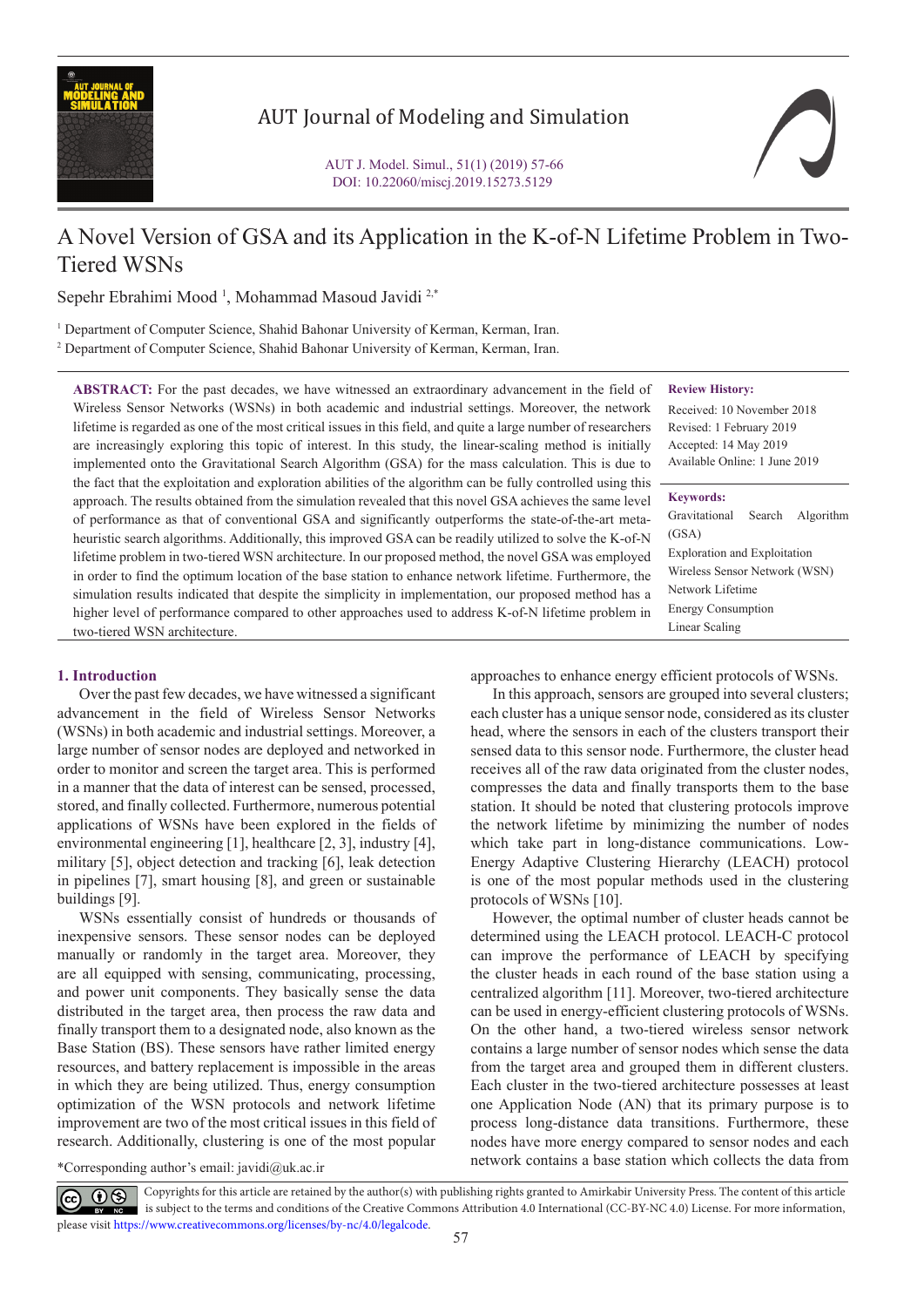every application node. There are several key assumptions when dealing with this type of WSN architecture. For instance, application nodes might be aware of the location and remaining energy level of this architecture, moreover, the base station has unlimited energy resources [12].

There are numerous approaches for minimizing the energy consumption of WSNs [13]. In a conducted study [14], an efficient approach for clustering and distributing multi-hop routing protocol was investigated. This protocol consists of the cluster head selection algorithm, a cluster formation scheme, and a routing algorithm for the data transmission between the cluster heads and the base station. Moreover, in another carried out study [15], an approach was proposed which provides an optimum distribution of the cluster head among the sensor nodes and avoids repeated selection of cluster heads. This was based on the Received Signal Strength Indication (RSSI) and the residual energy level of the sensor nodes. In addition, in a performed research by Pan et al. [16], the topological network lifetime of WSNs was deterministically maximized. This was performed by proposing algorithmic approaches to optimally locate base stations even when the initial energy provisioning of the application nodes was no longer proportional to their mean bit-stream rate.

Recently, meta-heuristic search algorithm has been widely implemented in WSNs protocols in order to optimize the energy consumption of the nodes. For example, Hybrid Harmony Search Algorithm (HHSA) and Particle Swarm Optimization (PSO) were utilized in a study [17] to improve the performance of the LEACH algorithm in an energyefficient clustering protocol. In this research, the high performance of HHSA search efficiently and the dynamic capability of PSO were integrated to enhance the whole network protocol performance. In a conducted study [18], a new method was introduced for the routing problem which essentially is an NP-hard problem based on variable dimension particle swarm optimization. In [18], the genetic algorithm was utilized to provide a proper balancing between several properties of the networks such as the remaining energy, distance to the base station, the number of nodes in the vicinity, and the expected energy expenditure. Thus, this protocol is able to significantly improve the network lifetime. Moreover, the PSO algorithm was employed in another study [19] to solve the K-of-N lifetime problem. In another research [20], the genetic algorithm was implemented to find the optimum application node in each cluster of the two-tiered WSNs and also to discover the optimum routing path in order to minimize the energy consumption of the network.

The gravitational search algorithm is, in fact, a novel heuristic algorithm which is basically inspired by Newton's law of gravity. This algorithm was proposed by Rashedi et al. [21, 22], and is being applied to a large number of real-world applications such as neural network [23], robotics [24], and WSNs [25, 26]. In this research, we first utilize the linear scaling function to improve the GSA performance. It should be noted that linear scaling is essentially used to balance the exploration and exploitation abilities of the GSA. Then, the proposed algorithm is employed to provide a solution for the K-of-N network lifetime problem.

The remaining sections of this paper are organized as follows. A number of preliminary definitions and basic concepts are briefly introduced in sections 2. In section 3, the improved GSA is fully presented. K-of-N network lifetime problem is then solved using this very improved GSA in Section 4. Finally, the obtained results are reviewed and discussed in section 5, and section 6 presents the drawn conclusion.

# **2.Basic Concepts**

This section contains a range of crucial information introducing the two-tiered wireless sensor networks and the associated energy model which is mainly used in this type of network, the gravitational search algorithm, and the linear scaling approach.

# **2.1 Two-tiered Wireless Sensor Network**

A two-tiered wireless sensor network is essentially an architecture for WSN clustering protocols, as shown in Figure 1. In this architecture, the network consists of several clusters, which in turn, possess a number of sensor nodes and at least one application node. Moreover, sensor nodes can be regarded as small and rather cheap nodes which their main purpose is to sense the target area. In addition, these simple nodes directly transmit the raw data to the application node; that is to say, sensor nodes lack any type of communication with the other sensor nodes or the base station.

In each cluster, the application node collects the raw data which are originated from the sensor nodes of the same cluster. Then, the raw data are compressed and compacted by the application node, and the irrelevant data are simply deleted. At the next step, each application node transmits the compressed information of its associated cluster to the base station. Additionally, application nodes are able to maintain and control the status of sensor nodes (sleep, idle, or active) in each cluster.

A two-tiered architecture is depicted in Figure 1.b. One can readily observe the concept that the raw data are acquired and compressed in the lower tier whereas the data are transmitted from the clusters to the base station in the upper tier. Both the sensor and application nodes are limited in energy resources while the cluster nodes can do their designated tasks until the application node is active and able to send the data to the base station. Although application nodes have a higher level of energy with respect to the sensor nodes, they tend to have more responsibilities. Consequently, consuming this limited energy in an efficient manner is one of the most critical issues of the energy-efficient clustering protocols of WSNs. For example, one of the commonly-occurred problems is the K-of-N lifetime problem (defined in two-tiered WSNs), where N application nodes are present and each of them has its own properties. Moreover, the network lifetime is meticulously determined when at least K application nodes are still active. In other words, the network fails when N-K+1 application nodes are inactive.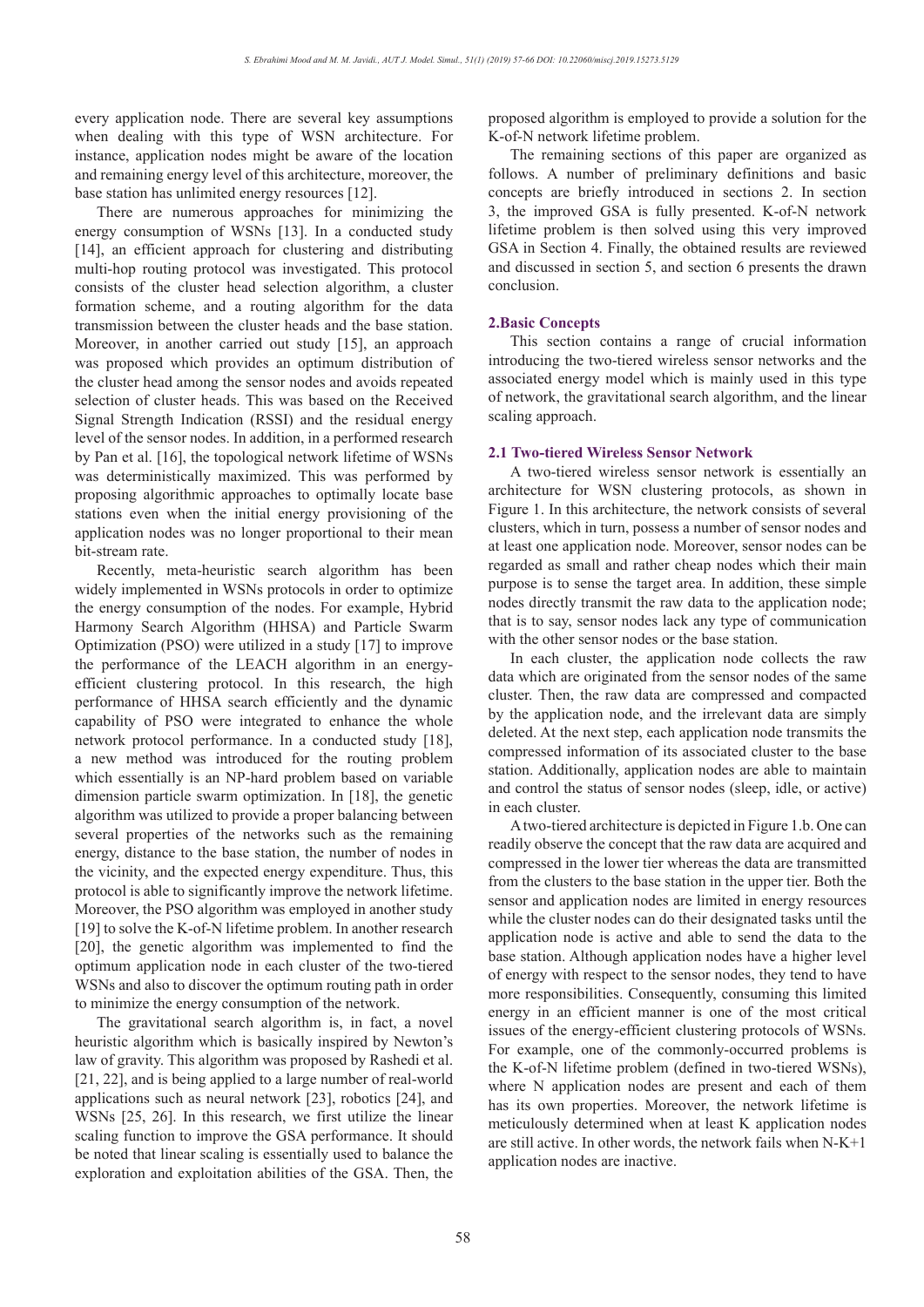

The position and location of the application nodes can be fully obtained using GPS (global positioning system) receivers. Once this information is acquired, the primary concern is to find the optimum location of a base station in initial energy order to optimize the network energy consumption. In this study, we used an improved version of GSA to determine, firstly, the optimum location of a base station in a two-tiered The gi WSNs architecture and secondly, the optimum solution to the K-of-N lifetime problem.

#### **2.2 The Energy Model**

In this research, we used the energy model as defined and employed in previously conducted studies [16]. In twotiered networks, communication is considered one of the [28], and most vital sources of energy consumption. Additionally, base station nodes are not nearly energy constrained. Therefore, we primarily focused on the energy consumption of the application nodes in the two-tiered wireless sensor networks. The energy consumption in each time unit can be calculated l using Equation 1.

$$
p(r,d) = r(\alpha_1 + \alpha_2 d^n) \tag{1}
$$

where r is the information transmission rate,  $\alpha_1$  and  $\alpha_2$  are the distance-independent and distance-dependent parameters, respectively. Finally, d is the Euclidian distance between AN  $M_i(t) = \frac{fit_i(t) - worst(t)}{\sum_{i=1}^{n} (fit_j(t) - worst(t))}$ and BS. The distance-independent part of this formula is irrelevant to the BS position. Therefore, efforts were made in this paper to find the optimum location of BS. The distancedependent parameter and its term were the primary area of focus focus.

formulated as follows:

$$
\int_{t=t_0}^{t_0+l} p(t) d(t) = e(0) \qquad \qquad (7) \qquad F_i^d(t) = \sum_{j \in Kbest, j \neq i} G(t) \frac{M_i(t)}{R_{ij}}
$$

where  $t_0$  is the initial time associated with AN, l is the AN where K best is the set of time  $p(t)$  is the aparent concumption of this particular AN the heavier value of masses where lifetime, p(t) is the energy consumption of this particular AN  $\mathcal{L}(\mathcal{L}) = \mathcal{L}(\mathcal{L})$ 

at time t, and  $e(0)$  is the initial energy and battery level of this specific application node. According to this equation, we can determine the lifetime of each application node using its initial energy and its rate of energy consumption.

#### **2.3 Gravitational Search Algorithm**

The gravitational search algorithm is one of the most recent meta-heuristic search algorithms proposed by Rashedi et al. in their carried out studies [21, 22]. This algorithm, which is mainly inspired the Newton's law of gravity, is being used in numerous applications and real-world optimization problems for which the classical methods are rendered useless, such as robotics [24], image processing [27], pattern recognition [28], and economics [29].

In this algorithm, the position of each agent represents a possible solution in the search area of the problem and the  $\alpha$  acquired mass value of each agent indicates the quality of that solution. The agents possessing heavier masses represent better solutions with respect to the lighter ones, therefore, they should attract other masses due to gravity. Moreover, they should attract other masses due to gravity. Moreover, the position of the  $i<sup>th</sup>$  agent in n-dimensional search space is  $p(r, d) = r(\alpha_1 + \alpha_2 d^n)$ <br>
(1) the position of the independent of the infinitent measurement of the i<sup>th</sup> mass in represented by  $X_i = (x_i^1, x_i^2, ..., x_i^n)$ . The value of the i<sup>th</sup> mass in the iteration  $t$  is determined using Equation 3.

$$
M_i(t) = \frac{fit_i(t) - worst(t)}{\sum_{j=1}^{n} (fit_j(t) - worst(t))}
$$
 (7)

where fit<sub>i</sub> (t) is the fitness function value of the i<sup>th</sup> agent,  $d$  worst<sup>(t)</sup>, is the worst mass value in the iteration t. Based re the primary area of and worst(t) is the worst mass value in the iteration t. Based on the law of gravity, the total gravity force exerted on the for the law of gravity, the total gravity force exerted on the  $i<sup>th</sup>$  agent in the  $d<sup>th</sup>$  dimension at time t is computed using Equation 4. Equation 4. ocus.<br>
Moreover, the network lifetime of each AN can be  $\mathbf{I}^{\text{th}}$  agent in the  $\mathbf{d}^{\text{th}}$  dimension and where  $\Pi_{i}$  (t) is the fitness function value<br>and worst(t) is the worst mass value in the it

$$
F_i^d(t) = \sum_{j \in Kbest, j \neq i} G(t) \frac{M_i(t) \cdot M_j(t)}{R_{ij}(t) + \varepsilon} \left( x_j^d(t) - x_i^d(t) \right) \quad \text{(F)}
$$

where  $K$  best is the set of  $K$  best solutions including where K best is the set of K best solutions including<br>the heavier value of masses while its value is a function of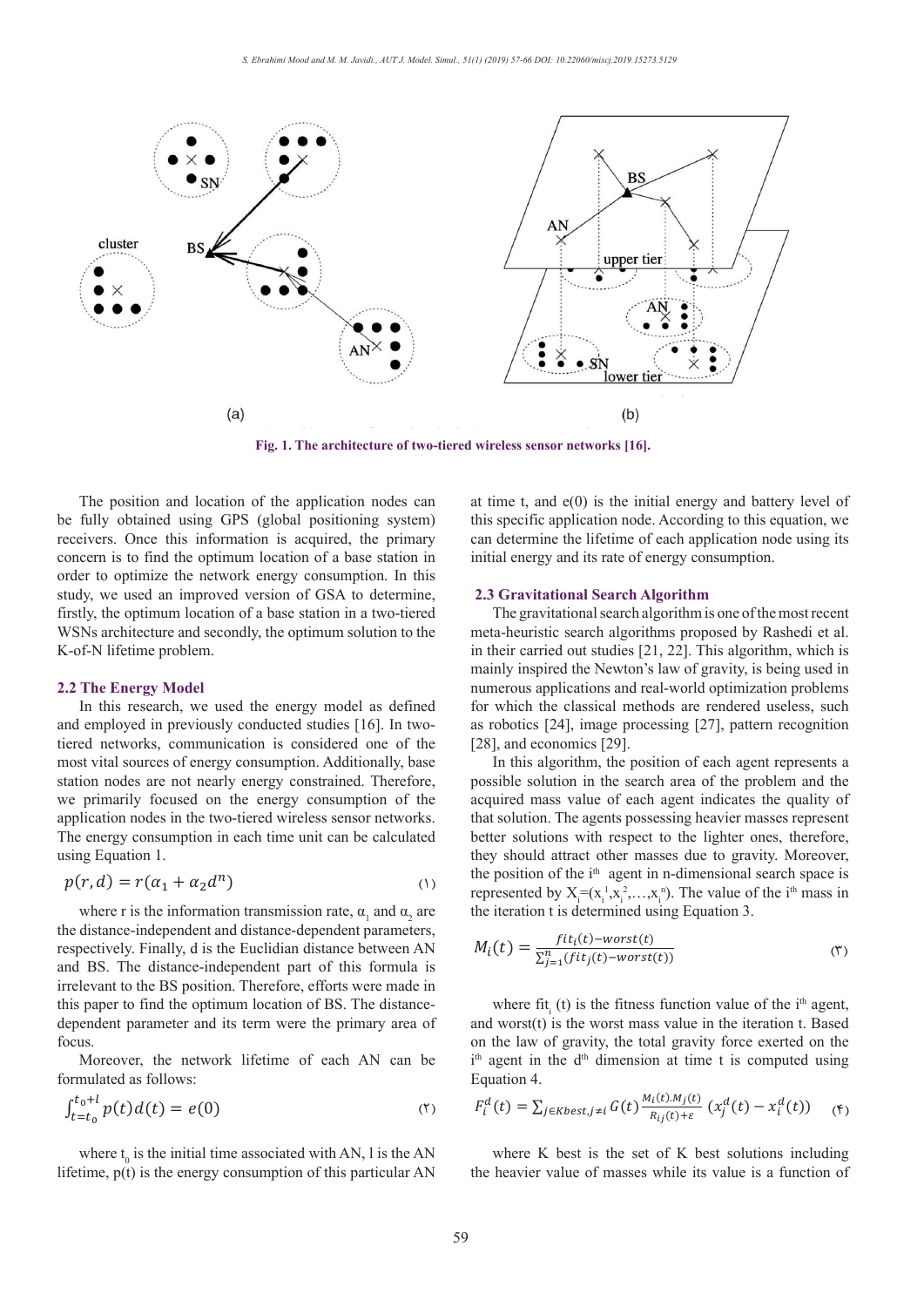time (t). Moreover, ε is a small constant preventing a zero time (t). Moreover,  $\varepsilon$  is a small constant preventing a zero denominator and  $R_{ij}$  (t) is the Euclidian distance between the agents i and j in the d<sup>th</sup> dimension. It should be noted that the acceleration, velocity, and the position equations of the agents in the d<sup>th</sup> dimension at iteration t+1 can be obtained iteration. Consequently, the set of the classificance of methods  $\overline{E}$  (5)  $\overline{E}$  (3)  $\overline{E}$  (4) and  $\overline{E}$  (4) and  $\overline{E}$  (4) and  $\overline{E}$  (4) and based on the law of motion (Equation 5-7) [21]. consum prevening a zero<br>didion distance between the spressure is then low which

$$
a_i^d(t) = \frac{F_i^d(t)}{M_i(t)}
$$
,\n
$$
\sum_{\text{rate of the continuum agent in the population is controlled with}}^{\text{in the time}} \sum_{i=1}^{\text{in the time}} \frac{F_i^d(t)}{T_i^d}
$$

$$
v_i^d(t+1) = rand_i \times v_i^d(t) + a_i^d(t)
$$
\n
$$
\tag{\varphi}
$$

$$
x_i^d(t+1) = x_i^d(t) + v_i^d(t+1) \,.
$$
 (v)  $fit_i^s(t) = a(t) \times fit_i$ 

The general principles of GSA are demonstrated in detail in Figure 2.

# **2.4 Linear Scaling**

Linear scaling is one of the most useful and efficient scaling methods despite its simplicity in implementation.  $(0, 1)$   $(100\%$ Furthermore, scaling methods are used in a large number of  $a(t) = \frac{(c_m - 1) \pi t}{fit^{max}(t) - fit^{ave}(t)}$ applications and problems in which the range of fitness values for the agents are either too large or too small. If the range  $b(t) = (1 - a(t)) \times fit$ of fitness value for the agents is rather large, the selection pressure is then high. Thus, the optimization algorithm may face a premature convergence and becomes trapped in a local race a premature convergence and becomes trapped in a local agents in the  $t^{\text{th}}$  terration, and optimum. Moreover, provided that the fitness function range is value of the agents in the  $t^{\text{th}}$ **Fig. 1**. The architecture of two-tiered wireless sensor networks [16].



**Fig. 2.** General principles of GSA [21]. **Fig. 2. General principles of GSA [21].**

too small for the optimization algorithm agents, the selection pressure is then low which causes a low rate of convergence  $\mu$  essure is then low which causes a low rate of convergence in the algorithm. In these problems, the fitness value of each agent is scaled, and then the algorithm is performed for each iteration. Consequently, the exploration and exploitation is detailed by a scaling and distribution of the algorithm can be followed that a scaling  $\alpha$  abilities of the algorithm can be fully controlled by a scaling method. method.

In the inear scaling method, the selection expectation rate of the optimum agent in the population is controlled with respect to the specific agent possessing the mean fitness value  $\int_{i}^{d}(t)$  ( $\epsilon$ ) in that iteration. Linear scaling of the fitness value for the i<sup>th</sup> agent in the t<sup>th</sup> iteration is determined using Equation 8.<br>( $\frac{61.8}{100}$  =  $\frac{61.8}{100}$  +  $\frac{161.8}{100}$ ) +  $\frac{161.8}{100}$ 

$$
fit_i^s(t) = a(t) \times fit_i(t) + b(t) \tag{A}
$$

where  $\text{fit}_{i}^{s}$  (t) is the scaled fitness of the agent and  $\text{fit}_{i}$ The general principles of GSA are demonstrated in detail where  $f_i^s$  (t) is the scaled fitness of the agent and  $f_i^s$  in Figure 2. (t) is a fitness value of the agent prior to scaling, which is determined by the fitness function in the optimization  $(0, 1, 1)$ algorithm. Moreover, a(t) and b(t) are functions computed as<br>
inear scaling is one of the most useful and efficient follows: follows:  $\mathcal{L}(\mathcal{L})$  ,  $\mathcal{L}(\mathcal{L})$  ,  $\mathcal{L}(\mathcal{L})$  $\Delta$  ()  $\Delta$  ()  $\Delta$  ()  $\Delta$  ()  $\Delta$  ()  $\Delta$  ()  $\Delta$  ()  $\Delta$  ()  $\Delta$  ()  $\Delta$  ()  $\Delta$  ()  $\Delta$  ()  $\Delta$  ()  $\Delta$  ()  $\Delta$  ()  $\Delta$  ()  $\Delta$  ()  $\Delta$  ()  $\Delta$  ()  $\Delta$  ()  $\Delta$  ()  $\Delta$  ()  $\Delta$  ()  $\Delta$  ()  $\Delta$  ()  $\Delta$  ()  $\Delta$  ()  $\Delta$   $\frac{1}{\sqrt{2}}$  . (11)

$$
a(t) = \frac{(C_m - 1)fit^{ave}(t)}{fit^{max}(t) - fit^{ave}(t)},
$$
\n(9)

$$
b(t) = (1 - a(t)) \times fit^{ave}(t)
$$
 (1)

where fit<sup>ave</sup> (t) is the mean fitness values of the population agents in the t<sup>th</sup> iteration, and fit<sup>max</sup> (t) is the maximum fitness<br>value of the agents in the t<sup>oth</sup> iteration. Furthermore, C, is value of the agents in the t^th iteration. Furthermore,  $C_m$  is defined as the ratio of selection expectation of the optimum<br>agent to that of the mean fitness value of the population defined as the ratio of selection expectation of the optimum agent to that of the mean fitness value of the population, which is formulated in Equation  $11$ . where fit<sup>ave</sup> (t) is the mean fitness values of the population max

$$
fit^{s,max}(t) = C_m \times fit^{s,ave}(t)
$$
 (1)

The  $C_m$  ratio is defined over the interval of [1, 2]. For natance if  $C$  is equal to 2, the selection expectation of the *Evaluate the j trness for each object*<br>  $\begin{bmatrix}\n\text{if } C_m \text{ and } \text{ is defined over the interval of } [1, 2]. \text{ For } n \text{ is equal to } 2, \text{ the selection expectation of the}\n\end{bmatrix}$ optimum agent is twice as that of the agent possessing the mean fitness value.<br>In each iteration

an fitness value.<br>In each iteration, the optimization algorithm determines the fitness value of each agent using the predefined fitness function. At the next step, the scaling method is implemented onto the fitness values of the agents. Finally, the algorithm is once again continued using the newly-obtained scaled fitness onto the fitness values of the agents. Finally, the algorithm is once again continued using the newly-obtained scaled fitness values. Hence, the exploration and exploitation abilities of the optimization algorithm can be controlled and screened using this method.  $n_{\text{ethod.}}$ population. The same is more in the fitness value of each agent using the predefined fitness

## **3- Modified GSA Using Linear Scaling**

The value of masses has a vital role in the performance of GSA. The abilities of this algorithm, such as exploration and exploitation can be controlled using a proper definition of mass values. At the beginning of the algorithm, it is rather beneficial to have a high level of exploration ability to avoid any premature convergence. Thus, the variance of masses should be kept at a minimum value and the masses should have relatively close values. However, as the algorithm reaches toward its end, the exploitation power of the search algorithm should be increased in order for the algorithm to converge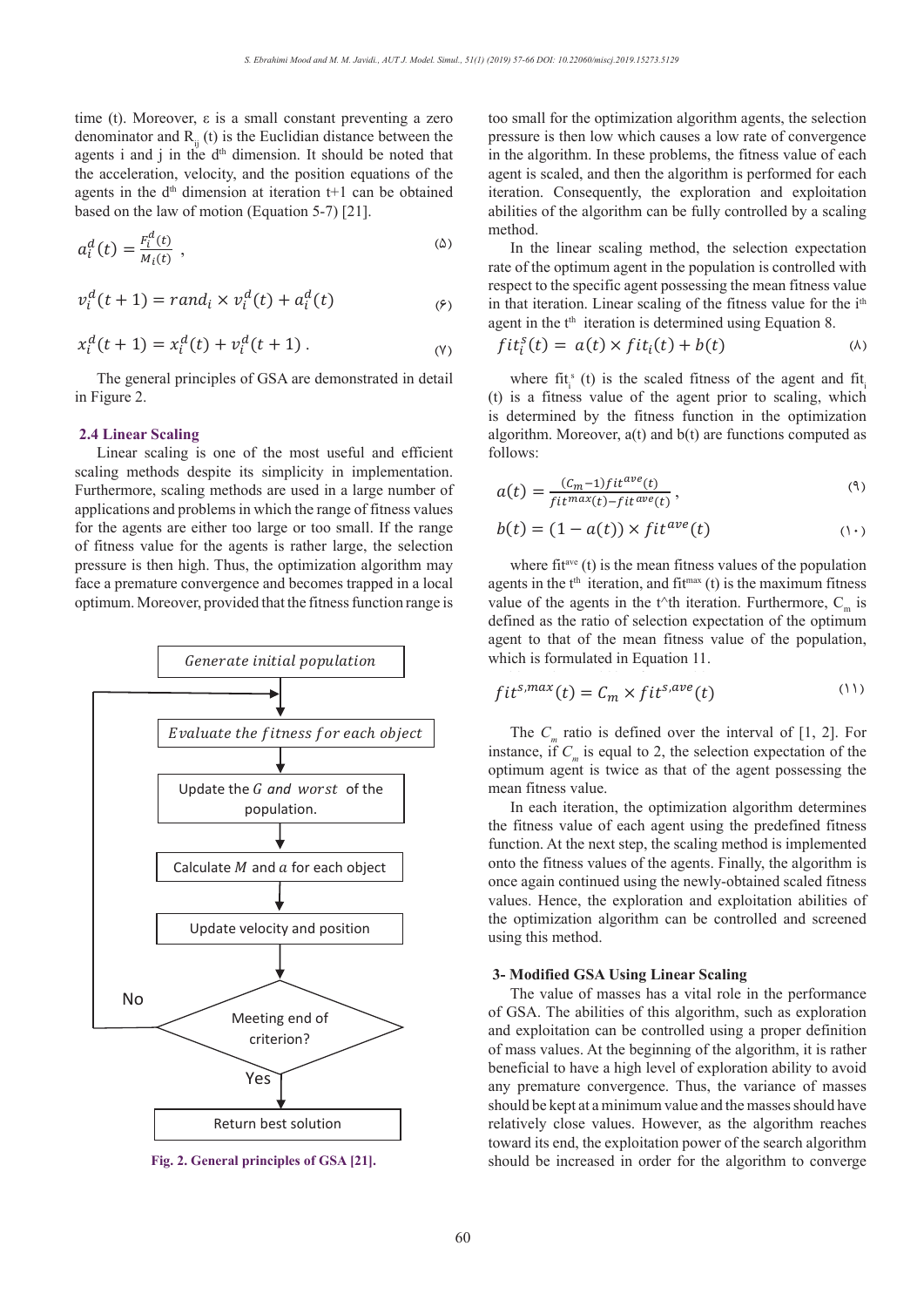toward the optimum solution. Thus, the variance of masses finding the optimal location o should essentially be maximized. More dense masses can obviously attract other masses, and the algorithm converges locate the optimal position of the set the optimum solution weight belowing the heaviert cycloble mass to the optimum solution using the heaviest available mass.

In the standard GSA, the value of masses is equal to value of the parameter  $\frac{1}{2}$ In the standard OSA, the value of masses is equal to<br>the value of the normalized fitness function of the agents, which is determined using Equation 3. In this study, we used  $e_j(0)$ a linear scaling scheme for the process of mass calculation  $l_{ij}(t) = \frac{e_j(0)}{r_i(a_{ij} + a_{ij}d_i^2)}$ in order to control the exploitation and exploration abilities<br>of the algorithm and consequently improve the performance of the algorithm and consequently improve the performance where  $e_i(t)$  is the remaining of the algorithm and consequently improve the performance of the algorithm. Therefore, the value of the  $i<sup>th</sup>$  mass in the improved  $G(\lambda)$  and the magnetic duction defined as the improved GSA and the proposed method is defined as the line can  $\mathbf{C}_i$  ( $\mathbf{C}_j$ ) is the line improved GSA and the proposed method is defined as the line can  $\mathbf{C}_i$  ( $\mathbf{C}_j$ ) is the data trangent following equation:

$$
M_i(t) = a(t) \times fit_i(t) + b(t)
$$
 and distance-dependent parameter  
respectively. Finally,  $d_{ii}^{\text{in}}$  is the net

where fit<sub>i</sub> (t) is the fitness function value for the i<sup> $\wedge$ th</sup> where  $\pi_i$  (t) is the funess function value for the r the construction in the t<sup>th</sup> iteration. In addition, a(t) and b(t) are the two architecture, N application nodes agent in the  $t<sup>m</sup>$  iteration. In addition<br>functions described in section 2.4.

In order to control the exploration and exploitation In order to control the exploration and exploitation abilities of the algorithm,  $C_m$  should be a function of time and iteration of the algorithm. Moreover,  $C_m$  should be low and iteration of the algorithm. Moreover,  $C_m$  should be low hodes become inactive or run out at the beginning of the algorithm when the exploration ability function was used to evaluate the is much more in demand. Thus, the selection pressure of the algorithm should be reduced so that the algorithm would be  $fit(i) = \min_{N-K+1} \{l_{ij}\}$ able to explore the feasible area in order to find the optimum solutions. On the other hand, as the algorithm reaches toward  $f=1,...,N$ <br>solutions. On the other hand, as the algorithm reaches toward the end, it should converge toward the optimum solution and exploitation ability, therefore, it is advisable to have a  $\blacksquare$  the linear scaling method for mas relatively high value for the  $C_m$  ratio. Thus, the selection to maximize the fitness function a<br>pressure is rather high and the slogithm converges toward of the base station. Based on the K pressure is rather high and the algorithm converges toward of the base station. Based on the K the optimum solution. Consequently, the  $C_m$  ratio should be a fails when N-K+1 application in function of the electric time and is defined using Equation. function of the algorithm time and is defined using Equation 13.

$$
C_m = \sqrt{\frac{t}{\max t}} + 1 \tag{17}
$$

where t is the number of iterations in the algorithm and maxt is the maximum number of iterations in the algorithm. maxt is the maximum number of iterations in the algorithm. agent is, in fact, the optimum local Moreover, at the beginning of the algorithm,  $C_m$  is low two-tiered WSN architecture with in value (around 1), selection pressure is also low, and the exploration ability is quite high. Thus, the algorithm explores the entire feasible area. On the other hand, as the algorithm of the base station. Then, the fitne<br>reaches toward the end, the  $C$  ratio increases and exerts a consequent according to Equation reaches toward the end, the  $C_m$  ratio increases and exerts a significant force on the algorithm to converge toward the optimum solution. Thus, it was shown that the linear scaling could improve the GSA performance by controlling the move toward the feasible solution abilities of the algorithm.

#### **4-Solving the K-of-N lifetime problem**

In this section, the modified GSA and the proposed algorithm are employed to solve the K-of-N lifetime problem in the two-tiered wireless sensor networks. In the real-world applications and problems, application nodes have various properties, such as initial energy, transmission rate, and specified values of their parameter. In this type of settings,

finding the optimal location of the base station is rather difficult. Therefore, we use a proposed search algorithm to gorithm converges locate the optimal position of the base station.

The lifetime of application node j, denoted by  $l_{ij}$  (t), with spenet to the i<sup>th</sup> agent of the proposed search algorithm and in value of masses is equal to respect to the  $i<sup>th</sup>$  agent of the proposed search algorithm and in the t<sup>th</sup> iteration is determined using Equation 14. IC<br>>t 1

$$
l_{ij}(t) = \frac{e_j(0)}{r_j(a_{j1} + a_{j2}a_{ij}^n)}
$$
 (15)

where  $e_j$  (t) is the remaining energy of the j<sup>th</sup> application of the i<sup>th</sup> mass in the node in time t and  $e_j(0)$  is the initial energy of this application of the i<sup>th</sup> mass in the node. Moreover,  $r_j$  is the data transmission of the application node. Moreover,  $r_j$  is the data transmission of the application bllowing equation:  $\qquad \qquad \text{node } j. \text{ In addition, } a_j 1 \text{ and } a_j 2 \text{ are the distance-independent}$ and distance-dependent parameters of the  $j<sup>th</sup>$  application node, respectively. Finally,  $d_{ij}^{n}$  is the nth-order Euclidian distance<br>from the i<sup>64</sup> application node to the i<sup>th</sup> agent from the j<sup>^t</sup>h application node to the i<sup>th</sup> agent.

Given the K-of-N lifetime problem in a two-tiered WSNs  $\frac{1}{2}$  architecture, N application nodes are considered while having their own specific properties. The entire network is active bed in section 2.4. and exploitation until at least K application nodes are still alive. On the other a function of time hand, the network ceases to operate when  $N_K+1$  application hand, the network ceases to operate when N-K+1 application mand, the network ceases to operate when  $N - N + 1$  application<br>nodes become inactive or run out of energy. Thus, the fitness when the exploration ability function was used to evaluate the proposed algorithm agent and is defined by Equation 15.

$$
fit(i) = \min_{j=1,\dots,N} N - K + 1\{l_{ij}\}\tag{1\,\Delta}
$$

In this study, the gravitational search algorithm alongside the linear scaling method for mass calculation was employed<br>to maximize the fitness function and find the optimal location to maximize the fitness function and find the optimal location to maximize the fitness function and find the optimal location of the base station. Based on the K-of-N problem, the network fails when N-K+1 application nodes are rendered inactive. Thus, the primary purpose of this fitness function is to maximize the lifetime of the  $(N-K+1)$ <sup>th</sup> application node since the network lifetime is a direct function of this particular AN + 1 (1) lifetime. Moreover, an agent possessing a higher value of this fitness function is considered a better solution to the problem due to a higher increase in the network lifetime. Therefore, according to this fitness function, the location of the optimum agent is, in fact, the optimum location of the base station in a two-tiered WSN architecture with a maximized lifetime.

> First, all agents are randomly distributed over the feasible solution area, where each agent presents a possible location of the base station. Then, the fitness function is evaluated for each agent according to Equation 15. The value of masses is determined using sigma scaling based on Equation 12. Finally, the masses attract each other due to their gravity and move toward the feasible solution area. These procedures are repeated until the termination condition is reached. Figure 3 shows the flowchart of the proposed method which was performed to find the best location of the base station in the K-of-N lifetime problem in a two-tiered WSN architecture.

#### **5- Results and Discussion**

In this section, the performance of the proposed search algorithm, described in section 3, is initially evaluated and compared with a number of common and state-of-the-art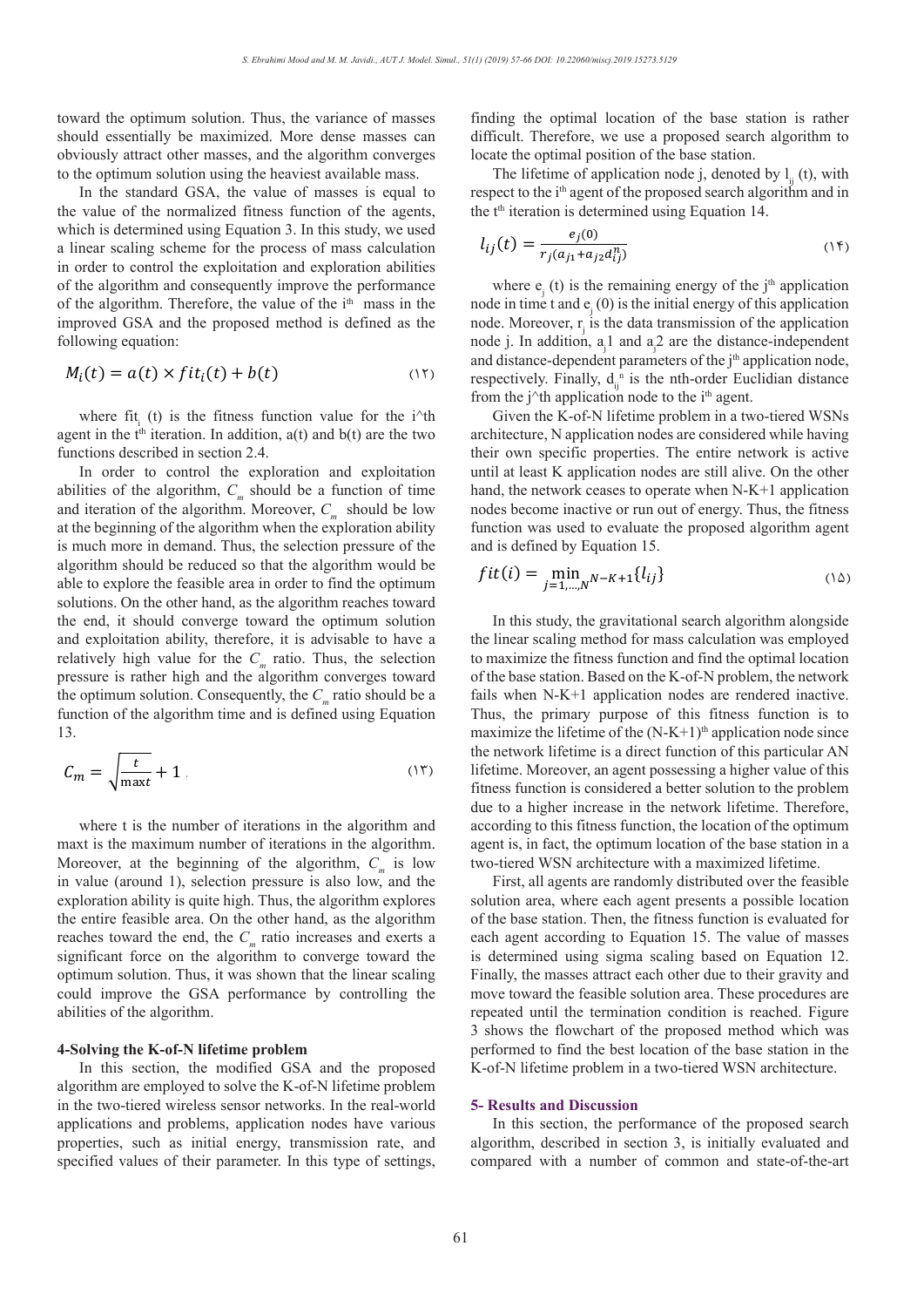

**Fig. 3.** Adaptive proposed algorithm for finding the optimum<br>BS location.

meta-heuristic search algorithms. Subsequent to obtaining the simulation results, a statistical test is used to analyze them. Then, this algorithm is employed to solve the K-of-N lifetime problem in a two-tiered WSNs architecture demonstrated in section 4. Finally, the simulation results are compared with other standard methods.

#### 5.1 The Modified Algorithm

In this subsection, the performance of the proposed method (LS-GSA) is investigated using standard benchmark functions (CEC) [30]. Moreover, this benchmark test function contains three classes of test functions, including unimodal test functions ( $F_1$ - $F_5$ ), basic multimodal test functions ( $F_6$ - $F_{20}$ ) and composition test functions  $(F_{21}-F_{28})$ . The properties of these test functions are described in more detail in a number of **(a) (b)** conducted study [30-32]. The obtained results are compared the mass c with several popular and state-of-the-art optimization algorithms, such as Joint Approximation Diagonalization of Eigen-matrices (JADE) [33], gradient-based PSO, which can be regarded as one of the new versions of PSO algorithm [34], GSA [21], Disruption-GSA [35], BlackHole-GSA [35], and clustered-GSA [36]. It should be noted that in the last three algorithms, an operator is added to the algorithm in order to improve the GSA performance.

> The parameters of JADEEP algorithm are considered as the reference in this study [33]. As for The parameters

of GPSO,  $\omega$  was calculated at 0.9-0.4 and the acceleration coefficients were determined at 2 ( $C_1 = C_2 = 2$ ). In every modified version of GSA, the parameters were considered the same as that of the standard GSA [21]. Moreover,  $\alpha$  was determined at 20 and G in these algorithms was formulated determined at 20 and G in these algorithms was formulated using Equation 16.

$$
G = G_0 \exp(-\alpha \frac{t}{t_{max}}) \tag{18}
$$

where  $G_0$  is equal to 100, t is time, and  $t_{max}$  is the maximum number of iterations in the algorithm. The parameter  $θ$  is equal to 100 and the parameter  $ρ$  was determined at  $10<sup>-16</sup>$ in the D-GSA. In the BlackHole-GSA, the number of light objects was determined at N/5, where N is the total number of objects in the algorithm. As for the C-GSA, the parameters were considered the same as the parameters in a previously conducted study [36].

Table 1 shows the obtained experimental results using the benchmark functions (CEC). Furthermore, these results were assessed after 1e+5 fitness evaluations with a dimension of 50 (n=50). Each of these algorithms determines 51 independent iterations using a test function. The median error of these iterations was computed and reported in Table 1. The bold numbers and values in this table demonstrate the optimum solution and algorithm to solve each of the test functions.

 As shown in Table 1, our proposed algorithm has the best performance with respect to the test functions  $F_8$ ,  $F_{12}$ ,  $F_{13}$ ,  $F_{16}$ ,  $F_{17}$ ,  $F_{22}$ ,  $F_{23}$ , and  $F_{24}$ . JADEEP has the best performance for the test functions  $F_1$ ,  $F_2$ ,  $F_4$ ,  $F_5$ ,  $F_{11}$ ,  $F_{14}$ ,  $F_{21}$  and  $F_{28}$ . GSA can solve the problem with a higher level of performance in test functions  $F_1$ ,  $F_{17}$ ,  $F_{18}$  and  $F_{23}$ . Moreover, D-GSA has the best performance for the test function  $F_{20}$ . The best solution for the test functions  $F_3$ ,  $F_7$ ,  $F_9$ ,  $F_{10}$ ,  $F_{15}$ ,  $F_{25}$ ,  $F_{26}$  and  $F_{27}$  can be achieved using BH-GSA. Finally, C-GSA can provide the best solutions for the test functions  $F_6$  and  $F_{19}$ .

Figures 4.a. and 4.b. show the performance comparison of the proposed method for functions  $F_2$  and  $F_{22}$ . The obtained results indicate that our proposed method, the improved GSA using linear scaling method, outperforms other standard optimization algorithms and state-of-the-art meta-heuristic search algorithms, particularly in the area of multimodal functions. These types of test function have numerous local optimum, therefore, they tend to be difficult and complex in order to be solved by optimization methods. The proposed method has a better performance with respect to these types of test and complex functions since it uses sigma scaling for the mass calculation. Hence, at the beginning of the proposed method, the value of these masses stays close to each other and consequently, the algorithm can fully explore the feasible search area. As the algorithm reaches toward the end, sigma scaling method provides heavier masses for reaching better solutions. Thus, the algorithm converges to the best solution. It is abundantly clear that our proposed method can control its abilities, such as exploration and exploitation using linear scaling. Moreover, the proposed method avoids local optima trapping due to its high exploration ability at the beginning of the algorithm. This method has a decent chance of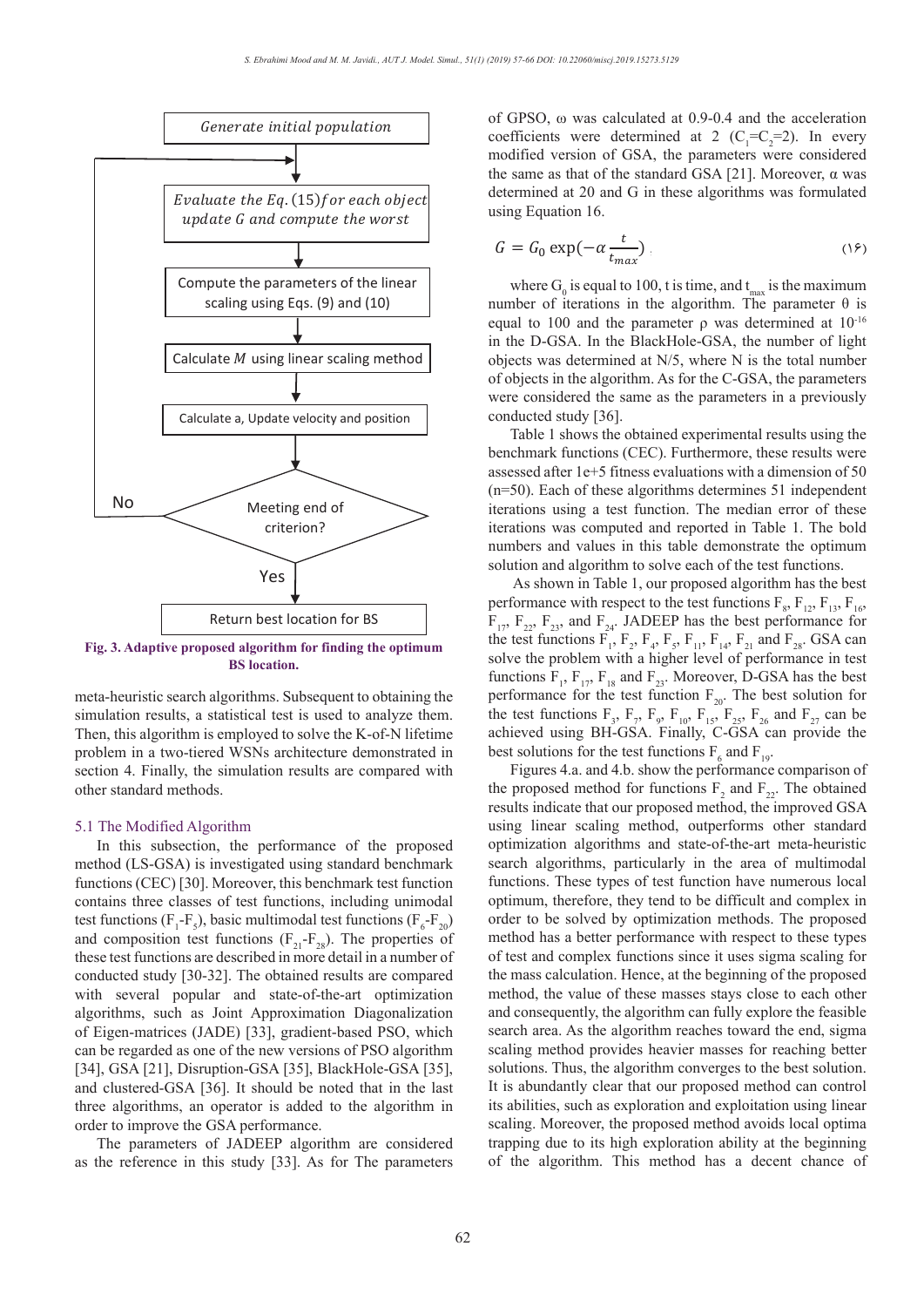|                 | <b>GPSO</b>  | <b>JADEEP</b> | <b>GSA</b>   | D-GSA        | <i>BH-GSA</i> | $C$ -GSA     | LS-GSA       |
|-----------------|--------------|---------------|--------------|--------------|---------------|--------------|--------------|
| <i>F1</i>       | $5.29E + 03$ | $0.00E + 00$  | $0.00E + 00$ | 4.50E-01     | 5.35E-14      | 1.42E-12     | 2.36E-15     |
| F2              | $8.34E + 07$ | $5.43E + 03$  | $1.88E + 06$ | $6.78E + 06$ | $1.73E + 06$  | $2.09E + 06$ | $2.54E + 05$ |
| F <sub>3</sub>  | $9.81E+10$   | $6.19E + 06$  | $1.27E + 08$ | $4.97E + 08$ | $1.39E + 05$  | $1.37E + 08$ | 5.31E+08     |
| F4              | $1.58E + 04$ | $5.00E + 03$  | $1.75E + 04$ | $1.70E + 04$ | $1.49E + 04$  | $1.88E + 04$ | $6.96E + 03$ |
| F <sub>5</sub>  | $1.59E + 03$ | $0.00E + 00$  | 5.74E-05     | $2.79E + 01$ | 7.09E-05      | 5.97E-05     | 4.68E-05     |
| F6              | $4.88E + 02$ | 9.09E-01      | $4.97E + 01$ | $6.90E + 01$ | 7.09E-05      | 5.97E-05     | $1.28E + 01$ |
| F7              | $1.63E + 02$ | $4.67E + 00$  | $2.17E + 01$ | $2.86E + 01$ | $1.23E + 00$  | $1.83E + 01$ | $4.74E + 01$ |
| F8              | $2.12E + 01$ | $2.09E + 01$  | $2.04E + 01$ | $2.04E + 01$ | $2.04E + 01$  | $2.10E + 01$ | $2.00E + 01$ |
| F9              | $4.43E + 01$ | $2.69E + 01$  | $4.14E + 00$ | 4.71E+00     | $1.63E + 00$  | $4.16E + 00$ | $4.64E + 00$ |
| F10             | $1.45E + 03$ | 3.75 E-02     | 1.03E-02     | $1.38E + 00$ | 7.25E-04      | $6.62E-03$   | 1.58E-02     |
| <i>F11</i>      | $1.56E + 02$ | $0.00E + 00$  | $2.53E + 01$ | $2.60E + 01$ | $5.17E + 00$  | $2.60E + 01$ | $2.76E + 01$ |
| F12             | $3.73E + 02$ | $2.06E + 01$  | $2.40E + 01$ | $2.45E + 01$ | $3.51E+00$    | $2.30E + 01$ | $2.02E + 00$ |
| F13             | 5.87E+02     | $4.16E + 01$  | 4.46E+01     | $4.47E + 01$ | $6.57E + 02$  | 4.70E+01     | $2.28E + 01$ |
| F14             | $2.59E + 03$ | 4.39E-02      | 8.99E+02     | $8.42E + 02$ | $3.13E + 02$  | 8.82E+02     | $1.28E + 03$ |
| F15             | $7.76E + 03$ | $3.20E + 03$  | $4.91E+02$   | $4.56E+02$   | $2.93E + 02$  | $4.89E + 02$ | $3.92E + 02$ |
| F16             | $2.09E + 00$ | $1.75E + 00$  | 1.56E-02     | $1.14E + 00$ | 2.07E-02      | 1.49E-02     | $9.22E-03$   |
| F17             | $3.46E + 02$ | $3.04E + 01$  | $1.28E + 01$ | $2.70E + 01$ | $1.32E + 01$  | $1.30E + 01$ | $1.28E + 01$ |
| F18             | $3.45E + 02$ | $7.31E + 01$  | $1.28E + 01$ | $3.53E + 01$ | $1.38E + 01$  | $1.35E + 01$ | $1.32E + 01$ |
| F19             | $4.36E + 04$ | $1.43E + 00$  | $1.22E + 00$ | $1.63E + 00$ | $1.37E + 00$  | $1.14E + 00$ | $1.78E + 00$ |
| F20             | $2.22E + 01$ | $1.01E + 01$  | $4.08E + 00$ | $4.00E + 00$ | $4.02E + 00$  | $4.70E + 00$ | 7.88E+00     |
| <i>F21</i>      | $9.33E + 02$ | $2.98E + 02$  | $4.00E + 02$ | $4.00E + 02$ | $4.00E + 02$  | $4.00E + 02$ | $4.00E + 02$ |
| F22             | $4.25E + 03$ | $1.93E + 03$  | $1.93E + 03$ | $2.02E + 03$ | $4.22E + 02$  | $1.98E + 03$ | $1.86E + 03$ |
| F23             | $1.06E + 04$ | $3.25E + 03$  | $1.28E + 03$ | $1.28E + 03$ | $4.63E + 02$  | $1.33E + 03$ | $1.28E + 02$ |
| F <sub>24</sub> | $3.37E + 02$ | $2.10E + 02$  | $2.20E + 02$ | $2.27E + 02$ | $2.07E + 02$  | $2.24E + 02$ | $2.06E + 02$ |
| F25             | $4.81E + 02$ | $2.63E + 02$  | $2.15E+02$   | $2.15E+02$   | $2.01E + 02$  | 2.15E+02     | $3.34E + 02$ |
| F26             | $4.17E + 02$ | $2.09E + 02$  | $3.25E+02$   | $2.83E+02$   | $1.42E + 02$  | $3.82E + 02$ | $5.28E+02$   |
| F27             | $1.68E + 03$ | 5.34E+02      | $4.00E + 02$ | $4.01E + 02$ | $3.59E + 02$  | $4.00E + 02$ | $4.56E + 02$ |
| F28             | $4.33E + 03$ | $3.00E + 02$  | $6.46E + 02$ | $6.67E + 02$ | $3.14E + 02$  | $6.38E + 02$ | 8.16E+02     |

# **Table 1. Optimization results of the test functions.** *Table 1. Optimization results of the test functions.*

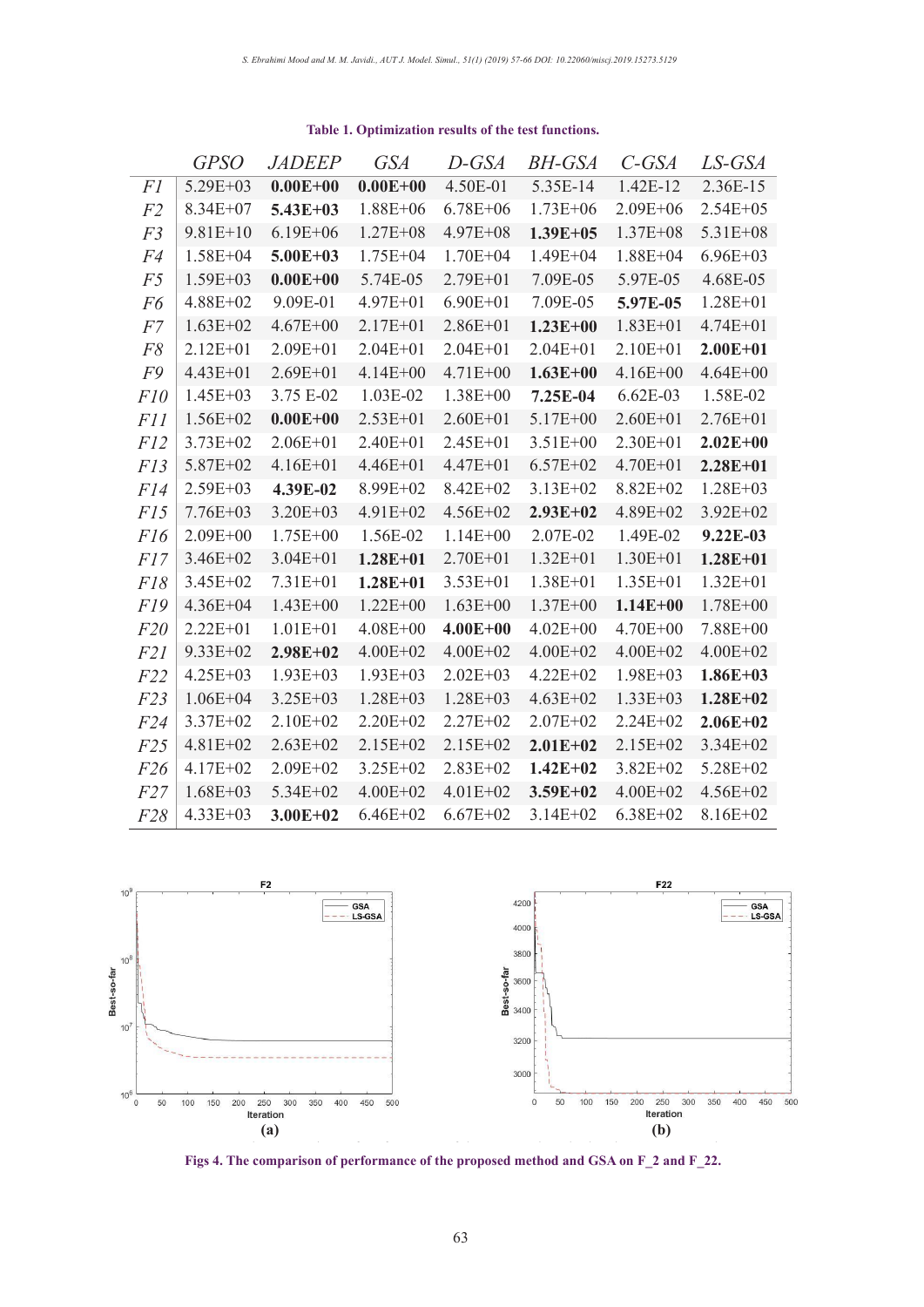convergence due to its high exploitation ability at the end of the algorithm.

#### **5.2 Performance Comparison**

In this section, a two-sample t-test is used to analyze the results. The two-sample t-test is one of the most commonly used surveys [37]. It is routinely applied to investigate whether the mean difference between the two groups is indeed significant or can merely be associated with random chance.

Table 2 shows the statistical analysis and assessment of the two-sample t-test for test functions which were able to calculate a confidence interval. The hypothesis test of the difference between the two population means was determined and reported in table 2 while the standard deviations of the population were unknown and samples were generated independently from each other. Samples for this test were the output of 50 independent iterations of GSA and LS-GSA using the previous benchmark test functions.

In this two-sample t-test, null hypothesis demonstrates that the data in two samples which came from independent random samples of a normal distribution have equal means. In this test, the alternative hypothesis states the samples data have unequal means. In table 2, T-Test column revealed that the test decision for the null hypothesis. The value of this

#### **Table 2. Statistical analysis on test functions.** *Table 2. Statistical analysis on test functions.*

| <b>Function Number</b> | Variance Type | T-Test       | P-Value      |
|------------------------|---------------|--------------|--------------|
| F1                     | equal         | $\mathbf{1}$ | 3.7108e-11   |
| F <sub>2</sub>         | unequal       | $\mathbf{1}$ | 6.1257e-21   |
| F <sub>3</sub>         | unequal       | 1            | 5.0051e-15   |
| F <sub>4</sub>         | equal         | $\bf{0}$     | 0.8526       |
| F <sub>5</sub>         | unequal       | 1            | 3.1079e-19   |
| F6                     | unequal       | 1            | 5.7512e-13   |
| F7                     | equal         | $\bf{0}$     | 0.3084       |
| F8                     | equal         | $\bf{0}$     | 0.6903       |
| F9                     | equal         | 1            | 2.0036e-05   |
| <b>F10</b>             | unequal       | 1            | 9.1291e-08   |
| <b>F11</b>             | equal         | $\mathbf{1}$ | 6.1725e-06   |
| F12                    | equal         | 1            | 2.9716e-07   |
| F13                    | equal         | $\mathbf{1}$ | 0.0026       |
| F14                    | equal         | 1            | 0.0125       |
| F15                    | equal         | $\mathbf{1}$ | 0.0096       |
| F <sub>16</sub>        | unequal       | 1            | 0.0030       |
| F17                    | equal         | $\bf{0}$     | 0.9637       |
| F18                    | equal         | $\bf{0}$     | 0.7260       |
| <b>F19</b>             | equal         | $\mathbf{1}$ | 0.0106       |
| F20                    | unequal       | $\bf{0}$     | $\mathbf{1}$ |
| F21                    | equal         | 1            | 0.0095       |
| F22                    | equal         | $\mathbf{1}$ | 0.1618       |
| F23                    | equal         | $\bf{0}$     | 0.7268       |
| F24                    | unequal       | $\mathbf{1}$ | 0.0135       |
| F25                    | equal         | $\mathbf{1}$ | 0.0136       |
| F26                    | equal         | $\mathbf{1}$ | 0.0133       |
| F27                    | unequal       | $\mathbf{1}$ | 0.0658       |
| F28                    | equal         | $\mathbf{1}$ | 2.6912e-09   |

column is considered one provided that the test rejects the null hypothesis with a 5% significance level, and 0 otherwise. The P-Value column demonstrates the probability of observing a test statistic as or more extreme than the observed value under the null hypothesis. The P-value column is defined over the interval of [0, 1]. The data in this two-sample test came from normal distributions with equal or unequal unknown variances. The variance of these data was determined by F-test and was reported in Table 2. The results of this analysis on test functions showed that our proposed method has a better performance compared to the GSA algorithm for most of the test functions. Thus, linear scaling can improve the performance of GSA by controlling the exploitation and exploration abilities.

# **5.3 The K-of-N Lifetime Problem**

In this subsection, the proposed method was used to find the optimum location of the base station in the K-of-N lifetime problem in a two-tiered WSNs architecture. This simulation was carried out using C language in an Intel PC with a 2 GHz processor, 1 GB main memory, and operating on Microsoft Windows XP. In this simulation, the target area was a 1000 m by 1000 m space, serves as a two-dimensional real-number space. The initial energy was limited between 100000000 and 999999999 and the data transmission rate varied from 0 to 1000. The number of application nodes in the network was determined at 50 and the properties of each application node, such as data transmission rate, initial energy, and its location were randomly determined. Moreover, the distanceindependent parameter was set to 0  $(a_j 1=0)$ , and the distancedependent parameter was set to 1  $(a_j^2=1)$  for each AN. In addition, the maximum number of active ANs was set to 40  $(K=40)$ . The number of agents in the proposed method was set to 15 and the maximum number of iterations was set to 50. Finally, other parameters of our proposed method and PSO algorithm were determined in the same way as the previous section.

The results of this simulation were obtained as follows. Ten independent two-tiered WSN architectures were randomly generated and 50 iterations of each method were evaluated on these networks. The mean lifetime and termination of these iterations were computed and reported in Table 3 and Table 4 [19].

Table 3 shows the lifetime comparison of the proposed method with other popular approaches, such as the PSObased method and the exhaustive grid search method having different grid size number for the K-of-N lifetime problem in a two-tiered WSN architecture [19]. This table confirms that the proposed method has, in fact, the best performance

# **Table 3. The lifetime comparison of the approaches** *Table 3. The lifetime comparison of the approaches*

| <b>Method</b>                                    | Lifetime |
|--------------------------------------------------|----------|
| The proposed algorithm                           | 212.4415 |
| The PSO algorithm                                | 212.4404 |
| The exhaustive grid search (grid size =1)        | 212.0781 |
| The exhaustive grid search (grid size $=0.1$ )   | 212.4158 |
| The exhaustive grid search (grid size = $0.01$ ) | 212.4379 |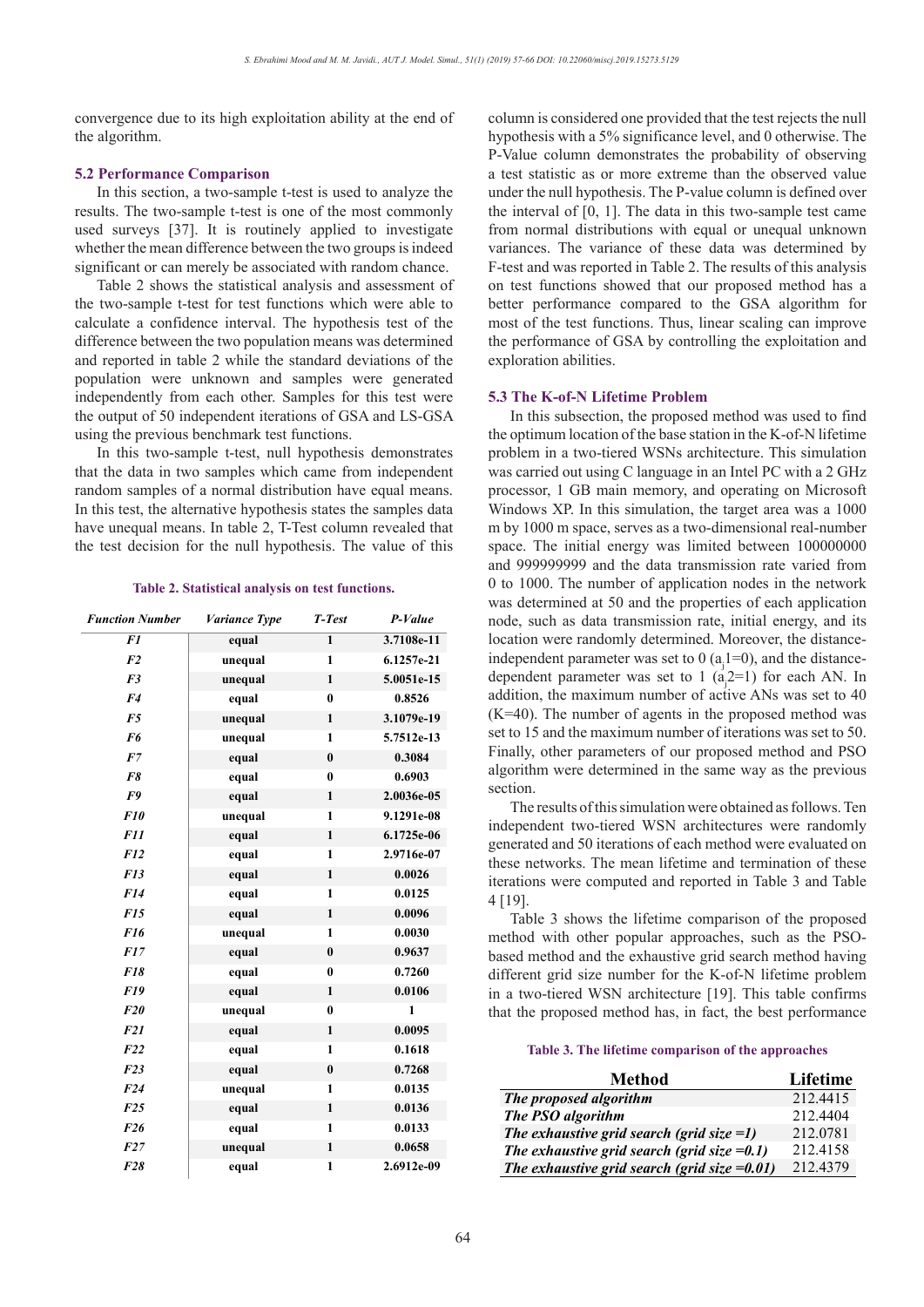# **Table 4. The execution time comparison with respect to the**  *implemented method.*

| <b>Method</b>                                   | Time (sec.) |
|-------------------------------------------------|-------------|
| The proposed algorithm                          | 0.22        |
| The PSO algorithm                               | 0.06        |
| The exhaustive grid search (grid size $=1$ )    | 36.563      |
| The exhaustive grid search (grid size $=0.1$ )  | 2480.718    |
| The exhaustive grid search (grid size $=0.01$ ) | 170871.8558 |

for finding the best location of the base station in this K-of-N lifetime problem.

The execution time comparison of the proposed method with the PSO-based approach and the exhaustive grid search approach having different grid size number is shown in Table 4 [19]. According to this table, the exhaustive grid search approaches are rather difficult and complex to solve with long execution runtime; on the other hand, the proposed method and the PSO-based approach have a relatively shorter execution time. The reason behind this short execution runtime is that the proposed method and PSO are random search algorithm. These algorithms use simple operations and functions to find a good solution for the problem in reasonable execution time.

The simulation results indicated that our proposed method which solves the K-of-N lifetime problem using an improved GSA has a higher level of performance with respect to other popular methods. The reason behind this performance and significant achievement can be associated with the notion that the proposed method searches the target area to find the best location of the base station. In this search algorithm, linear scaling method was used to control the exploitation and exploration abilities of the algorithm. Thus, the algorithm explores the entire feasible area at the initial iterations and then convergence to the best answer. Hence, the proposed method can solve this problem in a more efficient way compared to other approaches despite its simplicity in implementation.

# **6. Conclusion**

In this research paper, the linear scaling method was used to introduce a new function for mass calculation in the gravitational search algorithm. It was indicated that this method could fully control the abilities of the search algorithm, such as exploration and exploitation. The results suggested that this novel search algorithm can improve the GSA performance compared to other state-of-the-art meta-heuristic search algorithms despite its simplicity in implementation. Then, this algorithm was employed to solve the K-of-N lifetime problem in a two-tiered WSNs architecture. In our proposed method, the improved GSA explores the target area to find the best location of the base station in order to enhance the network lifetime. The simulation results recommended that our proposed method has a better performance in comparison to other standard approaches to solving K-of-N lifetime problem.

Conflict of Interest: The authors declare that they have no conflict of interest.

# **References**

- [1] M.R.K. Aziz, K. Anwar, T. Matsumoto, Monitoring spot configuration of RSS-based factor graph geolocation technique in outdoor WSN environment, in: IEICE General Conference, 2015.
- [2] M. Amiribesheli, A. Benmansour, A. Bouchachia, A review of smart homes in healthcare, Journal of Ambient Intelligence and Humanized Computing, 6(4) (2015) 495- 517.
- [3] A.B. Noel, A. Abdaoui, T. Elfouly, M.H. Ahmed, A. Badawy, M.S. Shehata, Structural health monitoring using wireless sensor networks: A comprehensive survey, IEEE Communications Surveys & Tutorials, 19(3) (2017) 1403-1423.
- [4] A. Jothimani, A.S. Edward, K.M. Gowthem, R. Karthikeyan, Implementation of smart sensor interface network for water quality monitoring in industry using iot, Indian Journal of Science and Technology, 10(6) (2017).
- [5] B. Prabhu, M. Pradeep, E. Gajendran, Military Applications of Wireless Sensor Network System, (2017).
- [6] T.R. Sheltami, S. Khan, E.M. Shakshuki, M.K. Menshawi, Continuous objects detection and tracking in wireless sensor networks, Journal of Ambient Intelligence and Humanized Computing, 7(4) (2016) 489-508.
- [7] T.R. Sheltami, A. Bala, E.M. Shakshuki, Wireless sensor networks for leak detection in pipelines: a survey, Journal of Ambient Intelligence and Humanized Computing, 7(3) (2016) 347-356.
- [8] O. Ojuroye, R. Torah, S. Beeby, A. Wilde, Smart textiles for smart home control and enriching future wireless sensor network data, in: Sensors for Everyday Life, Springer, 2017, pp. 159-183.
- [9] H.Y. Shwe, P.H.J. Chong, WSN-based energy-efficient data communication protocol for smart green building environment, in: Telecommunications Energy Conference (INTELEC), 2015 IEEE International, IEEE, 2015, pp. 1-5.
- [10] W.R. Heinzelman, A. Chandrakasan, H. Balakrishnan, Energy-efficient communication protocol for wireless microsensor networks, in: System sciences, 2000. Proceedings of the 33rd annual Hawaii international conference on, IEEE, 2000, pp. 10 pp. vol. 12.
- [11] S.D. Muruganathan, D.C. Ma, R.I. Bhasin, A.O. Fapojuwo, A centralized energy-efficient routing protocol for wireless sensor networks, IEEE Communications Magazine, 43(3) (2005) S8-13.
- [12] D. Niculescu, B. Nath, Ad hoc positioning system (APS) using AOA, in: INFOCOM 2003. Twenty-Second Annual Joint Conference of the IEEE Computer and Communications. IEEE Societies, Ieee, 2003, pp. 1734- 1743.
- [13] C. Sharma, V. Pattanik, Survey Paper of Energy Efficient Data Aggregation Protocol in Wireless Sensor Network, International Journal of Computer Applications, 150(8) (2016).
- [14] K. Vijayan, A. Raaza, A novel cluster arrangement energy efficient routing protocol for wireless sensor networks,